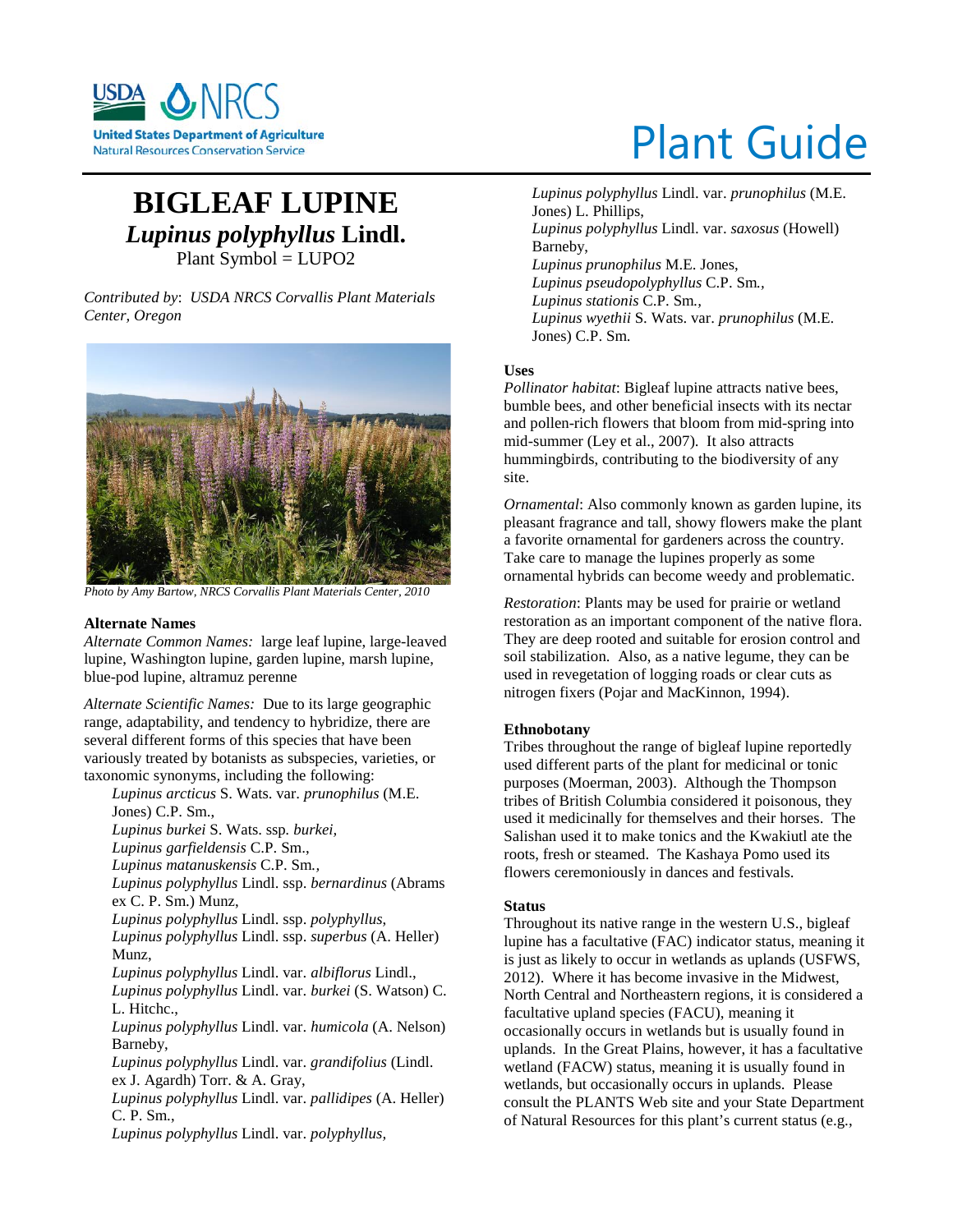threatened or endangered species, state noxious status, and wetland indicator values).

# **Weediness**

*Lupinus polyphyllus* ssp. *polyphyllus* has been reported as problematic in the eastern portion of North America (Martin and Hawley, 2012). This "garden lupine" or "Russell hybrid" is an escaped hybrid ornamental and may become weedy or invasive in some regions or habitats, displacing desirable vegetation if not properly managed. Please consult with your local NRCS Field Office, Cooperative Extension Service office, state natural resource, or state agriculture department regarding its status and use. Weed information is also available from the PLANTS Web site at [http://plants.usda.gov/.](http://plants.usda.gov/) Please consult the Related Web Sites on the Plant Profile for this species for further information.

# **Description**

*General*: This native perennial forb is a legume with a highly variable growth habit. Some varieties grow a large crown and can reach 5 feet tall, while others are highly rhizomatous, branching out many feet, but growing only 6 inches to a few feet tall. Its hollow stalks and large palmate leaves may be hairy to smooth, and at maturity produce 3-inch to 1.5-ft tall racemes of showy white-pink to purplish-blue flowers (Sholars, 2012). Flowering typically occurs from May through July or August, with the hairy pods ripening somewhat unevenly, turning a light grayish tan to dark brown. Pods will produce 3 to 9 small (approximately 1/4 inch in length), bean-shaped, mottled brown seeds. Plants are long-lived, usually lasting three years, and possibly much longer.

*Distribution*: Bigleaf lupine is native to western North America, from British Columbia and Alberta south to California and east to Montana, Idaho and Nevada. In the East, subspecies *polyphyllus* is considered invasive and has spread across the Great Lakes states, into the northeastern coastal states, and eastern Canada. The species is also found in Alaska, but is believed to have also been introduced there. For current distribution, please consult the Plant Profile page for this species on the PLANTS Web site.

*Habitat*: This species prefers moist habitats and seasonally wet soils, but will tolerate seasonal dryness (Robson et al., 2008). It is commonly found in a variety of habitat types including seasonally dry to marshy meadows, wetlands and damp forests, along stream banks and ditches, and in disturbed areas (Turner and Gustafson, 2006).

# **Adaptation**

Although bigleaf lupine prefers cool, subalpine climates and damp to wet soils, it can also tolerate full sun and seasonally drier soils (Robson et al., 2008). Observations indicate it can even prefer acidic, nutrient-poor mineral soils, giving it a competitive advantage over other plants in the community (Fremstad, 2010). This is a very



*Photo courtesy of G. D. Carr, Oregon Flora Project, 2006*

versatile plant that will grow almost anywhere with few management needs.

# **Establishment**

Prior to planting, reduction of the weed seed bank on site and proper field preparation is important. Bigleaf lupine, like many legumes, has hard-coated seeds, so will germinate unevenly if not scarified prior to sowing. Scarified seeds or plugs should be started in moist to wet soils. Fortunately because of its rapid spring growth, this species can be quite competitive with weeds if established from transplants in early spring. Scarified seeds can also be sown in fall or spring, but competition with weeds may limit establishment success. For broadcast seeding, the recommended single-species rate ranges from 10 to 35 lb/acre, depending on use and site conditions. There are approximately 19-30,000 seeds per pound, so sowing at a rate of 10 pure live seed (PLS) pounds per acre will result in 4 to 7 seeds per square foot. Establishment and subsequent growth may also be improved by inoculating with nitrogen-fixing bacteria (*Rhizobium lupini*) prior to planting to aid the formation of root nodules. Plants are hearty and will grow throughout the first year, reaching maturity and flowering the second year.

#### **Management**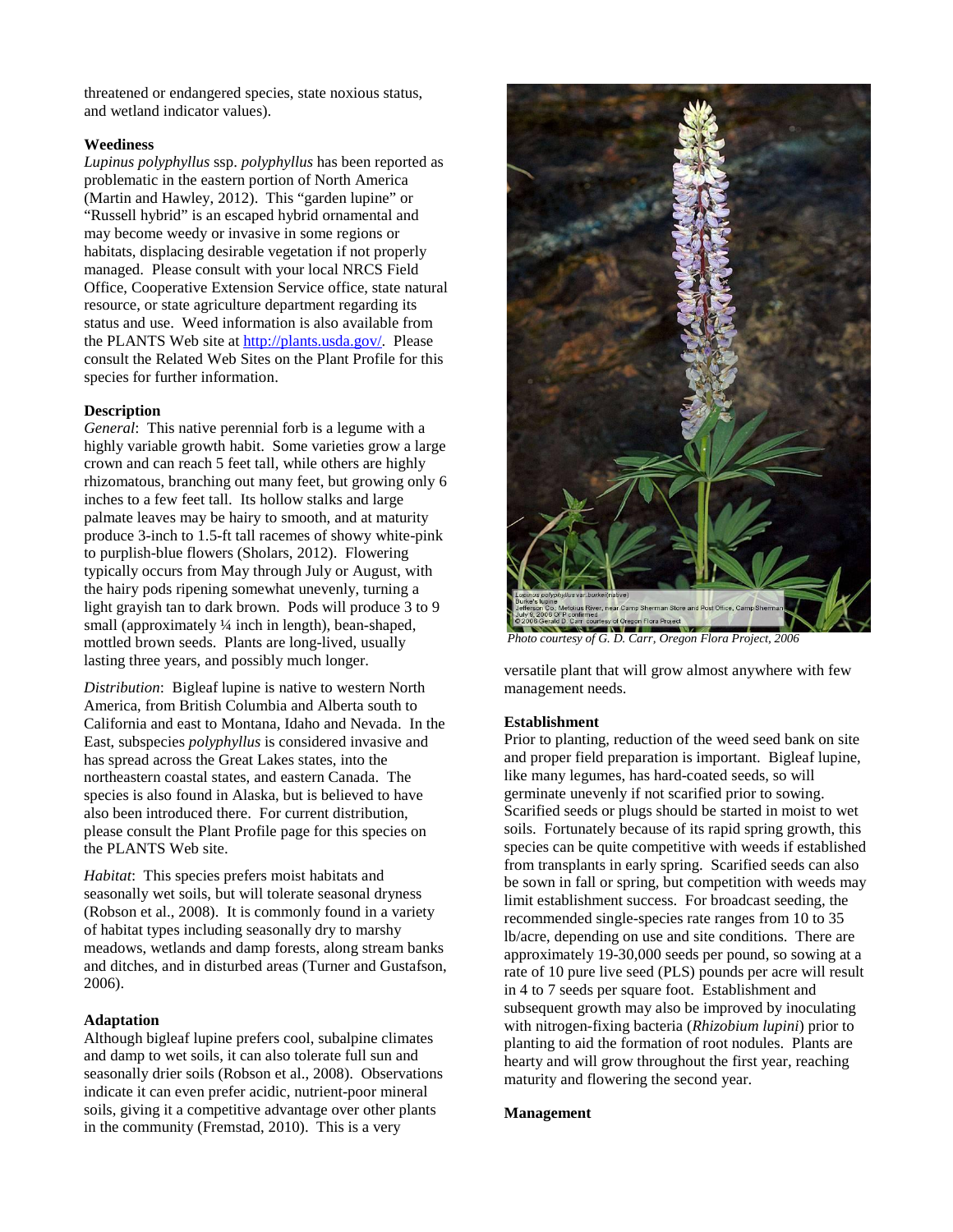Planting in late fall, near a water source, or with irrigation is ideal for emerging *L. polyphyllus* seedlings. As they mature, however, the established plants are often very prolific and hearty and will not necessarily require irrigation throughout the dry season.

# **Pests and Potential Problems**

Aphids and powdery mildew are known to be problematic for this species. High rates of infestation can weaken plants, and can lower seed yields if in production.

# **Environmental Concerns**

Seeds may be toxic to ruminant livestock or wildlife if consumed in large quantities (Forero et al., 2011). Many lupines hybridize with other species of lupines. If the plants are in seed production or it is necessary to keep species purity, be sure to isolate different species and populations by at least 1000 ft.

#### **Control**

Introduced *L. polyphyllus* hybrids are highly adaptable and can become weedy and cause problems for areas outside of their native range. An application of glyphosate, where applicable or indicated, has been effective in diminishing localized populations; alternatively, a frequent mowing or deadheading before flowering or before seed pods ripen will help prevent further spread (Fremstad, 2010). Please contact your local agricultural extension specialist or county weed specialist to learn what works best in your area and how to use it safely. Always read label and safety instructions for each control method.

# **Seeds and Plant Production**

*Planting*: Bigleaf lupine can be hard-seeded, so physical or chemical scarification can improve uniformity of germination. The preferred planting method for seed production fields of this species is to plant plugs on wide row spacing (24–36 inches) to accommodate plant size and weed management strategies. Direct seeding is not recommended because weeds can out-compete seedlings in the spring. However, if direct sowing is desired, sow in the spring in 16- to 30-inch wide rows, at 10–12 lb per acre, and at a depth of  $\frac{1}{2}$  to  $\frac{3}{4}$  inch. Wider spacing allows for initial tillage or herbicide application between rows. An application of a balanced fertilizer (15-15-15) following planting may aid establishment. There are no herbicides labeled for use on lupines when grown for seed. Hand hoeing, herbicide spot treatments, and row tillage are some weed management options.

*Harvest*: These plants usually do not flower their first growing season. After blooming the second year, the pods are ripe when they turn a light tan to dark brown color and feel very dry. Stalks of pods can be hand harvested as they mature, or directly combined if maturity across the field is uniform. Combined materials should be laid out in a warm, dry place to cure before cleaning. Seeds can be expelled many feet from the pods, so cover material with a netted fabric (such as shadecloth or

remay) as it is drying. Combining during harvest takes much of the bulk plant material off the field, but plants may benefit from an additional mowing (no lower than 4") before winter. Plants are mostly dormant in late summer and throughout the winter. New leaves begin to emerge from the crown in early spring.

*Seed cleaning*: A combine or stationary thresher will break open the seed pods, and seeds can then be separated from plant materials or other organic matter using an airscreen machine. Seeds are large, easily identifiable, and readily separated from other materials. In Corvallis, OR, annual yields average 200 to 300 pounds per acre , depending on harvest methods employed. A typical stand can be productive for upwards of three years.



*Photo by Robert C. Hoffman, NRCS Corvallis Plant Materials Center, 2012.*

#### **Cultivars, Improved, and Selected Materials (and area of origin)**

There are a number of horticultural cultivars available commercially that are sometimes called bigleaf lupines but are actually crosses of *L. polyphyllus* with L*. arboreus* and possibly *L. nootkatensis*. These Russell Hybrids (named for British horticulturist George Russell) are sold under hybrid names such as Rainbow Lupins, Lupin Tutti Fruitti, and Band of Nobles (mixed), Chandelier (yellow), My Castle (red), Noble Maiden (white), The Chatelaine (pink), and The Governor (blue). Container plants or seed of native varieties are generally available from commercial native plant growers in the West.

# **References**

Forero, L., G. Nader, A. Craigmill, J.M. Ditomaso, B. Puschner, and J. Maas. 2011. Livestock-poisoning plants of California. Publication 8398. Agriculture and Natural Resources, Univ. of California. http://anrcatalog.ucdavis.edu/pdf/8398.pdf (accessed 12 Dec 2012).